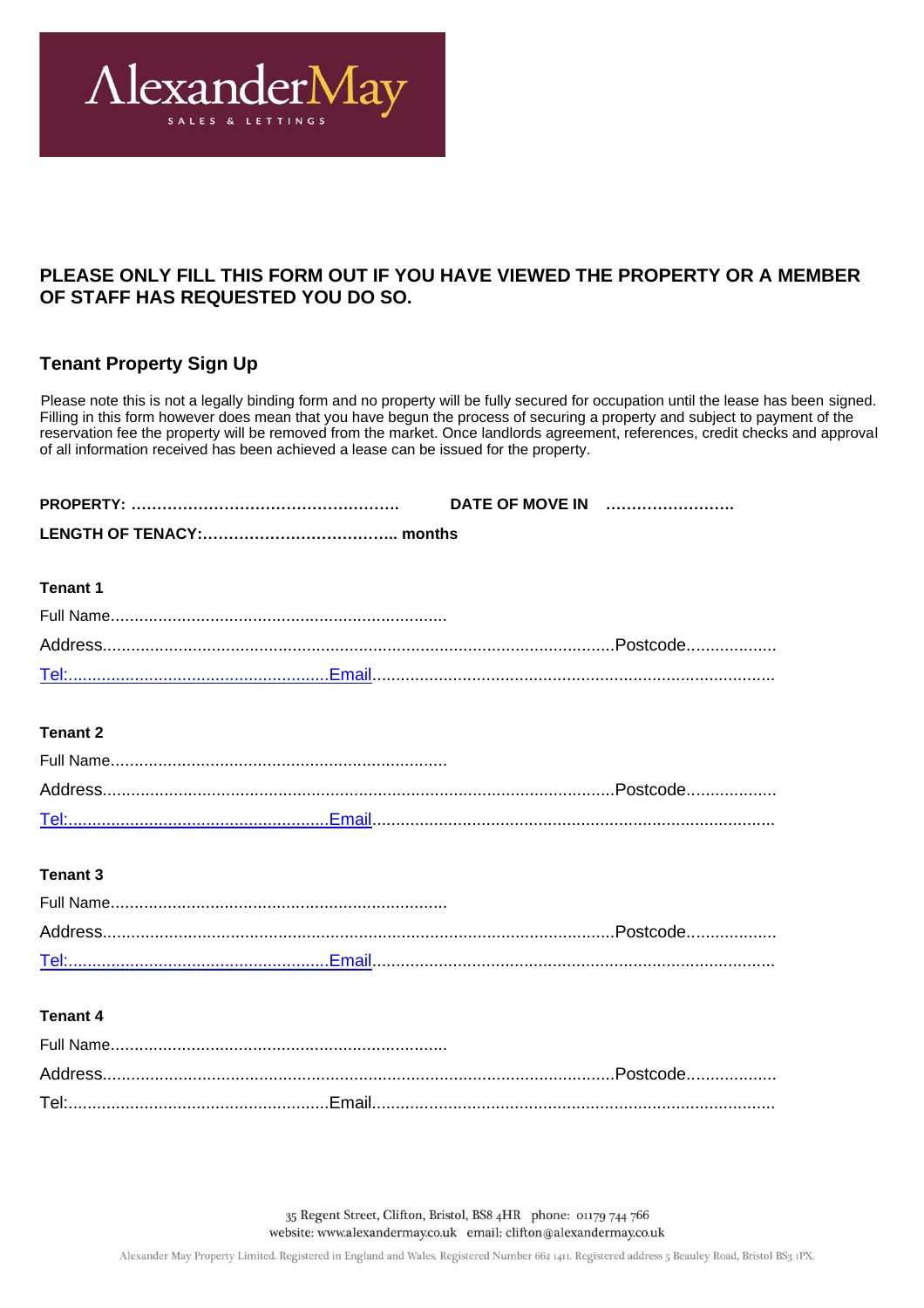

# **Alexander May Lettings Fees – In line with government legislation 1st June 2019.**

1. The holding deposit will be 1 week's rent. This will be deducted from your first month's rent payable if the transaction completes and a lease is signed.

2. The tenancy must be signed within 15 calendar days of the holding deposit being received. 3. If you do not progress documentation on time and the 15 days elapses we will keep the holding deposit. 4. If you pull out for any reason after the holding deposit has been paid we will keep your holding deposit. 5. If you fail to fully disclose information or use false information to secure a property we will keep your holding deposit. 6. If the landlord pulls out your holding deposit will be refunded.

## Tenants Schedule of Fees

1 week rental as holding deposit (Yearly rent divided by 52) = £…………………….

Our administration Includes referencing of all tenants, administration, credit check and preparing the tenancy agreement. Please note property is only secured when the holding fee is paid, checks completed and lease is signed.

## • **Additional Referencing per Tenant – Included**

## • **Guarantor Reference & Agreement - Included**

In some instances, a guarantor may be required for a landlord to approve a tenancy. This could be because the proposed tenant does not have sufficient income to pass the affordability test of the reference and are relying on supplementary income from other sources (e.g. Students). It is within the Landlords discretion to allow a proposed tenant to allow a Guarantor to underwrite a tenancy in the event of a failed reference/credit check. Guarantors must be a homeowner and have lived in the UK for at least 3 years. Where there are multiple guarantors, for example in shared accommodation, the guarantor agreement and credit check fee apply to each tenant.

## • **Inventory & Schedule of Condition - Paid by the landlord at check in.**

#### • **Sign up and Handover - Included**

## • **Check out fee – Landlord to pay**

The inventory and schedule of condition is the document which sets out the list of contents, internal structure and condition of items within the property. It is this document that will form the basis of the end of tenancy check out and dilapidations report. It therefore protects both the landlord and tenant from claims for damages which may or may not have occurred and is therefore essential in the unfortunate event of a dispute. The landlord covers the cost of the document preparation and check in charge.

#### • **Tenancy renewal fee is £84.00 Including VAT – Paid by landlord**

You will either renew your tenancy at the end of its term or vacate the property. Alexander May do not support rolling contracts

## • **Adding a pet to a tenancy - Included**

This will be added should any landlord agree to pets at their property and should you bring a pet to the property.

35 Regent Street, Clifton, Bristol, BS8 4HR phone: 01179 744 766 website: www.alexandermay.co.uk email: clifton@alexandermay.co.uk